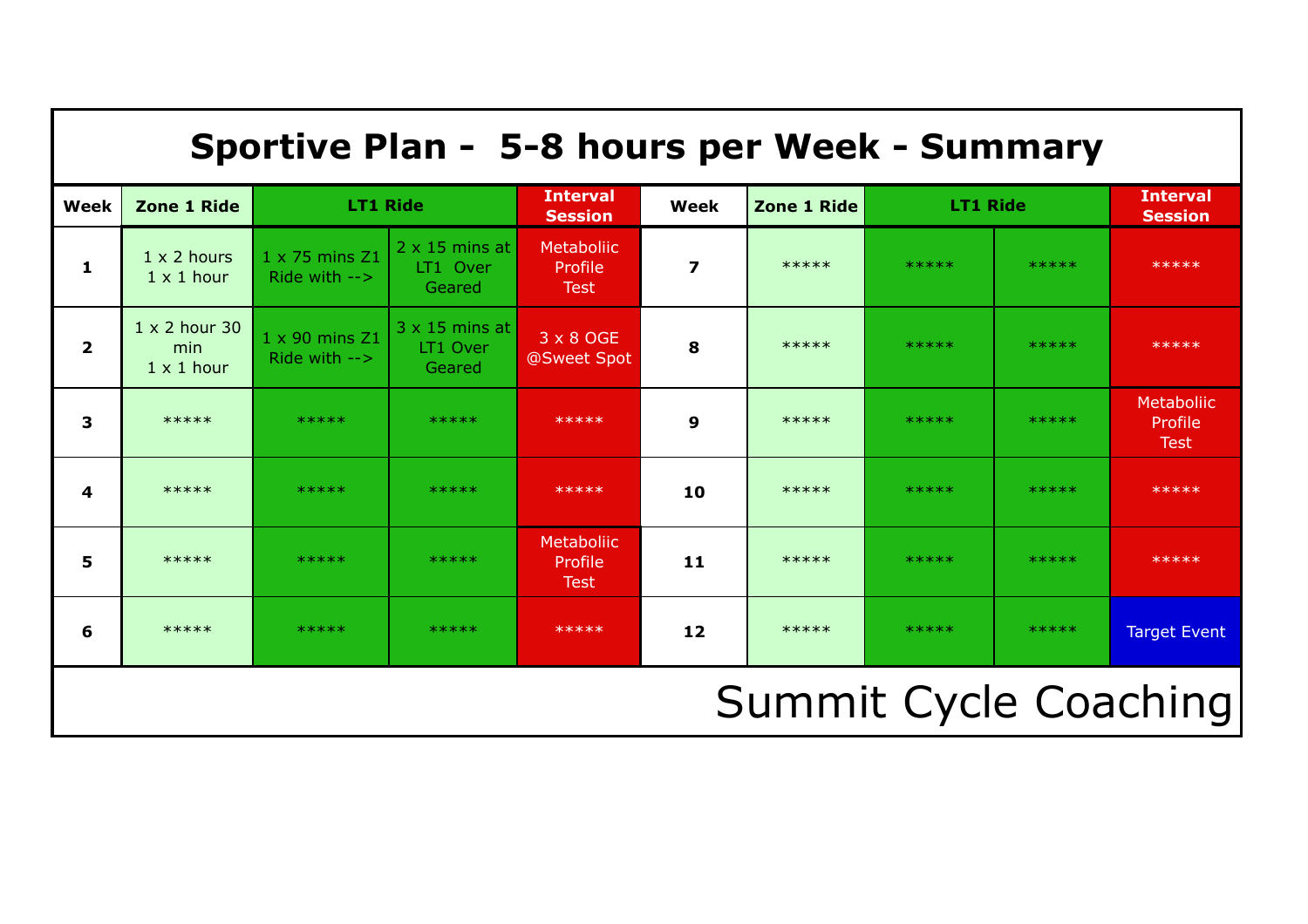| <b>Week</b>                                                                 | <b>Training</b><br><b>Prescription</b><br><b>Summary</b>                                                         | <b>Monday</b>   | <b>Tuesday</b>                                           | Wednesday | <b>Thursday</b>                                                    | <b>Friday</b>   | <b>Saturday</b> | <b>Sunday</b>                           | <b>Total hours</b> |
|-----------------------------------------------------------------------------|------------------------------------------------------------------------------------------------------------------|-----------------|----------------------------------------------------------|-----------|--------------------------------------------------------------------|-----------------|-----------------|-----------------------------------------|--------------------|
|                                                                             | 4-5 Training Sessions each Week, you choose which Days                                                           |                 |                                                          |           |                                                                    |                 |                 |                                         |                    |
| <b>Week</b><br>$\mathbf{1}$                                                 | $1 \times 2$ hours $Z1$<br>Ride<br>1 x 75 min LT1<br>Ride OGE<br><b>Metabolic Test</b><br>$1 \times 1$ hour $Z1$ | Recovery<br>Day | Metabolic<br><b>Profile Test</b><br>90 minutes           | 1 Hour Z1 | 75 mins<br>with $2 \times 15$<br>mins at LT1<br>Over Geared        | Recovery<br>Day | Recovery<br>Day | 2 Hour Z1<br>Ride                       | 05:15              |
| <b>Week</b><br>$\overline{2}$                                               | $1 \times 2$ hours 30<br>min Z1 Ride<br>2 x 90 min LT1<br><b>Ride</b><br>1 x 3x8 OGE<br>$1 \times 1$ hour $Z1$   | Recovery<br>Day | 1 Hour<br>3x8 minutes<br><b>OGE</b><br><b>Sweet Spot</b> | 1 Hour Z1 | 90 mins<br>with $3 \times 15$<br>mins at LT1<br><b>Over Geared</b> | Recovery<br>Day | Recovery<br>Day | 2 Hours 30<br>minutes Z1<br><b>Ride</b> | 06:00              |
| <b>Week</b><br>3                                                            |                                                                                                                  |                 |                                                          |           |                                                                    |                 |                 |                                         | 07:00              |
| For Full Plans and Coaching Services email: coach@summitcyclecoaching.co.uk |                                                                                                                  |                 |                                                          |           |                                                                    |                 |                 |                                         |                    |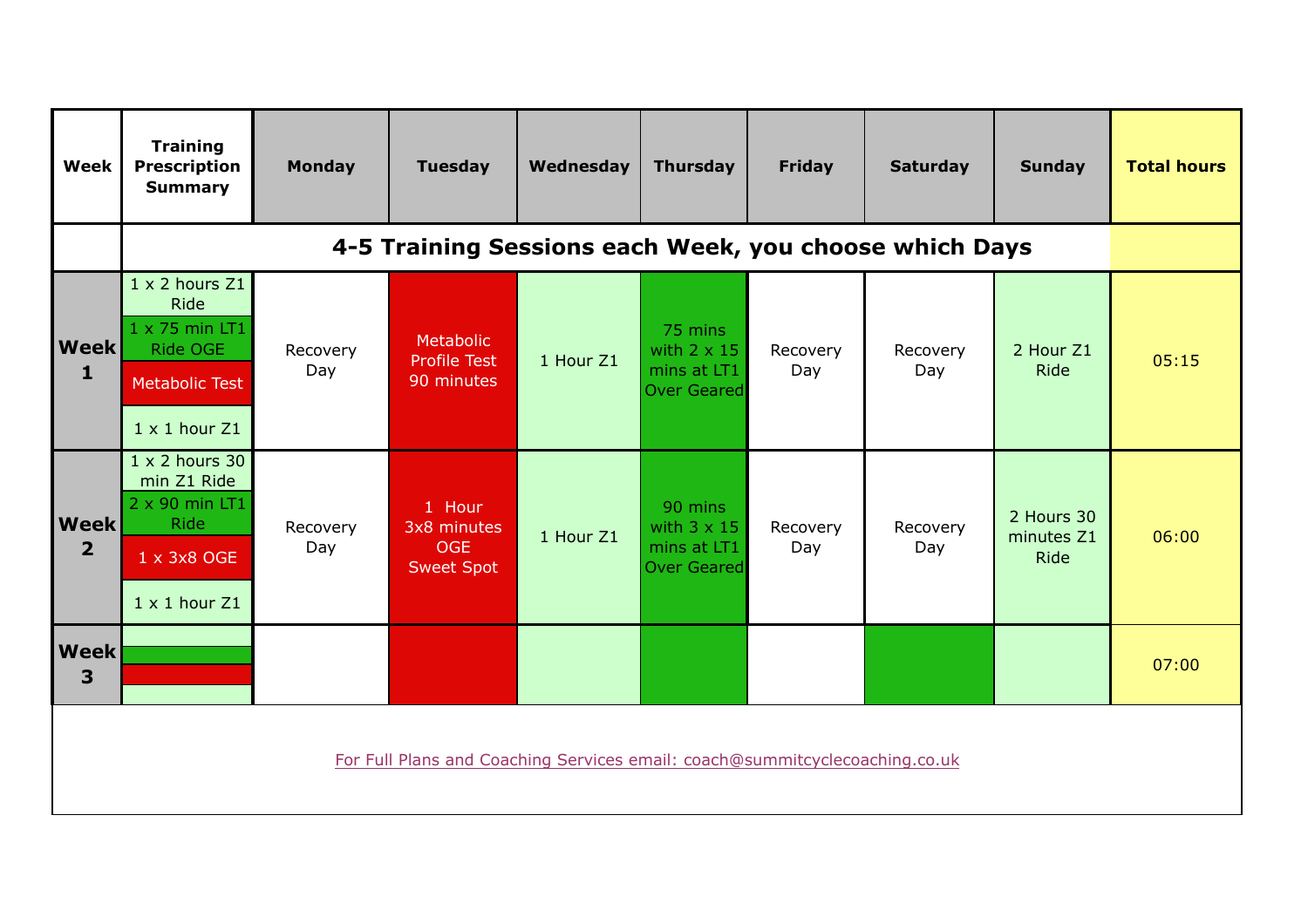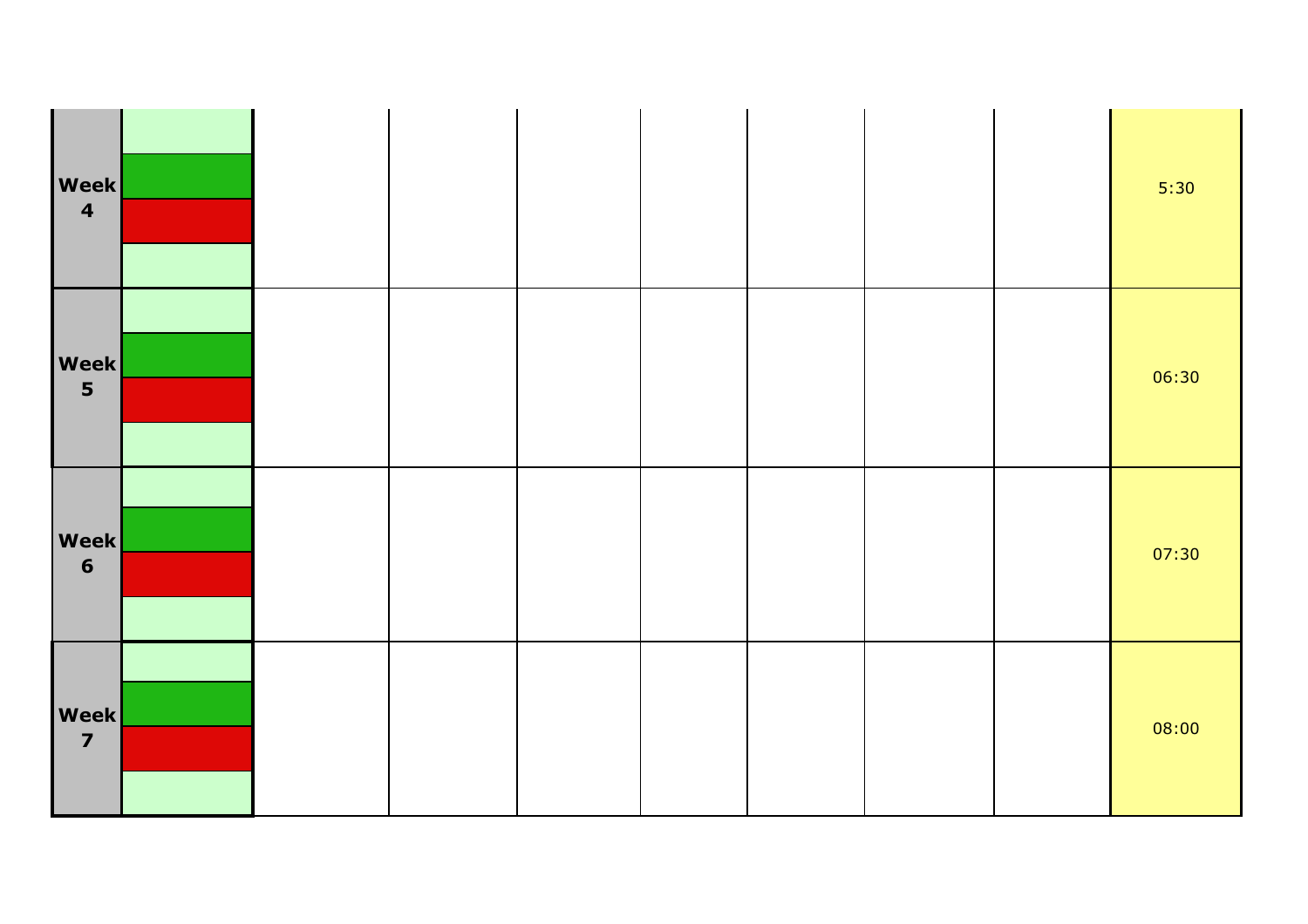